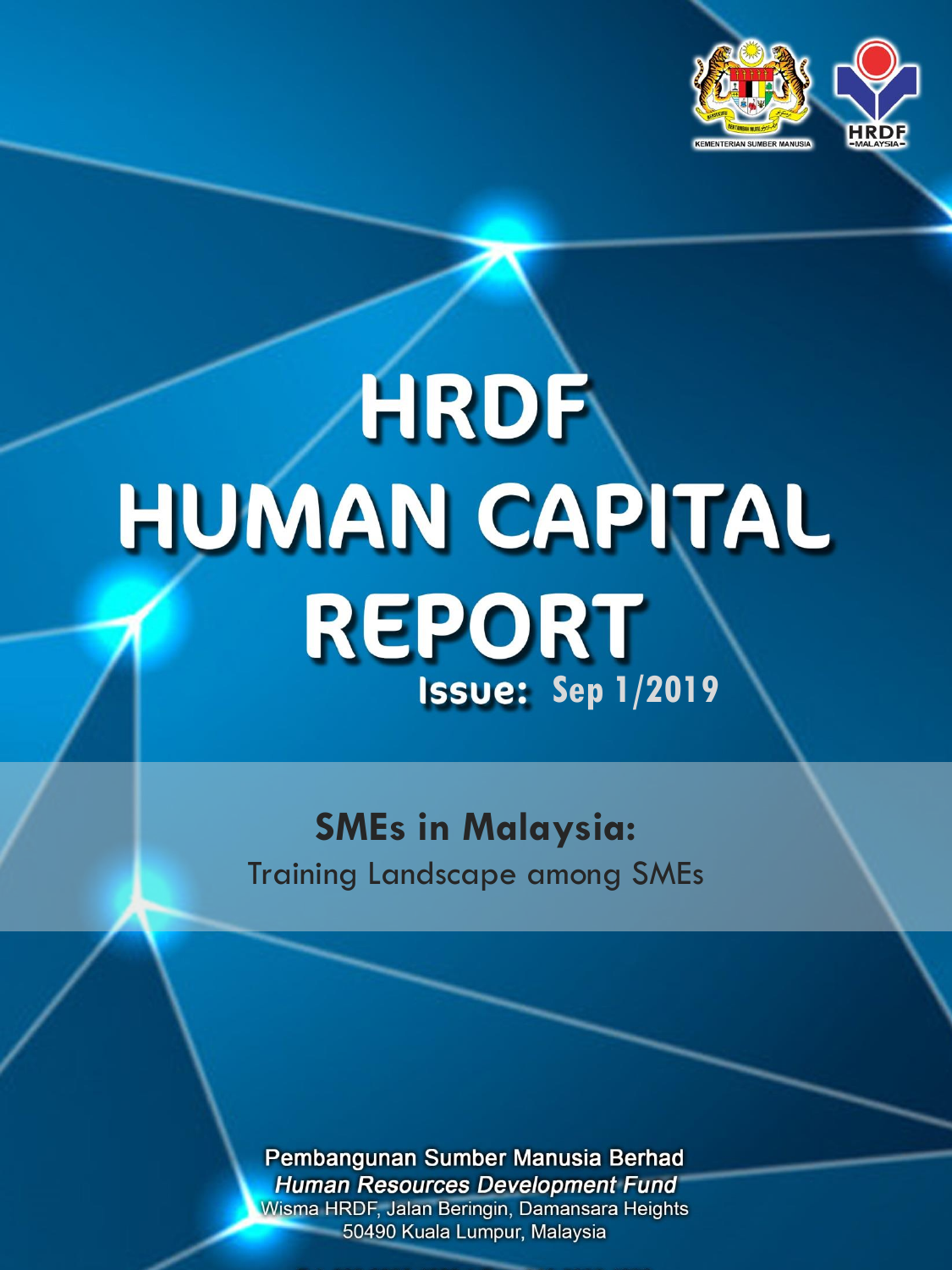## **SMEs in Malaysia:** TRAINING LANDSCAPE AMONG SMEs

## **98.5% BUSINESS ESTABLISHMENTS IN MALAYSIA ARE SMEs.**

#### **CONTRIBUTION OF SMEs IN GDP AND EXPORTS FOR 2018 HAVE INCREASED 6.12% AND 3.43% RESPECTIVELY.**



*Source: Economic Census 2016, Department of Statistics Malaysia (DOSM)*

#### **THE CONTRIBUTION OF SMEs EMPLOYMENT TO TOTAL EMPLOYMENT INCREASED EVERY YEAR WITH AVERAGE OF 0.73% INCREMENT PER YEAR DUE TO THE INCREASED IN NUMBER OF SMEs IN MALAYSIA.**

#### **Employment by SMEs from 2014 - 2017**



*Source: Department of Statistics Malaysia (DOSM)*

#### **SMALL AND MEDIUM ENTERPRISES (SMEs) IS CATEGORISED BASED ON BUSINESS SALES TURNOVER OR NUMBER OF FULL TIME EMPLOYEES.**

|                         | Manufacturing           |           |                            | <b>Services and Other Sectors</b> |           |                            |
|-------------------------|-------------------------|-----------|----------------------------|-----------------------------------|-----------|----------------------------|
|                         | <b>Sales Turnover</b>   |           | No. of<br><b>Employees</b> | <b>Sales Turnover</b>             |           | No. of<br><b>Employees</b> |
| <b>Medium</b>           | $RM15$ mil < $RM50$ mil |           | OR $75 < 200$              | RM3 mil < RM20 mil                | <b>OR</b> | 30 < 75                    |
| <b>Small</b>            | RM300,000 < RM15 mil OR |           | 5 < 75                     | RM300,000 < RM3 mil               | <b>OR</b> | 5 < 30                     |
| <b>Microenterprises</b> | $<$ RM300,000           | <b>OR</b> | < 5                        | $<$ RM300,000                     | <b>OR</b> | < 5                        |

*Source: SME Corporation Malaysia (SMECorp), 2019*

#### **THE HIGHEST NUMBER OF SMEs ARE LOCATED IN SELANGOR (19.8%).**



*Source: Economic Census 2016, Department of Statistics Malaysia (DOSM)*

The highest concentration number among SMEs is in Selangor, followed by Kuala Lumpur, which made up of more than one-third of the total SMEs. Based on HRDF Database, Computer Industry (12.6%), Freight Forwarder (6.7%) and Engineering Support & Maintenance (6.6%) are among the subsectors with the highest number of HRDF registered employers in Klang Valley.

*Source: HRDF Internal Database 2016*

#### **QUICK TAKEAWAYS AND HIGHLIGHTS**

20,612 establishments are Medium and 192,783 are Small.

*Source: Economic Census 2016, Department of Statistics Malaysia (DOSM)*

Information and statistics of SMEs are important in measuring the performance of small and medium scale firms for assisting the government in future developments on SMEs.

Putrajaya, WP Labuan and Perlis are the states with the lowest number of SMEs with 01.%, 0.3% and 0.8% respectively.

*Source: Economic Census 2016, Department of Statistics Malaysia (DOSM)*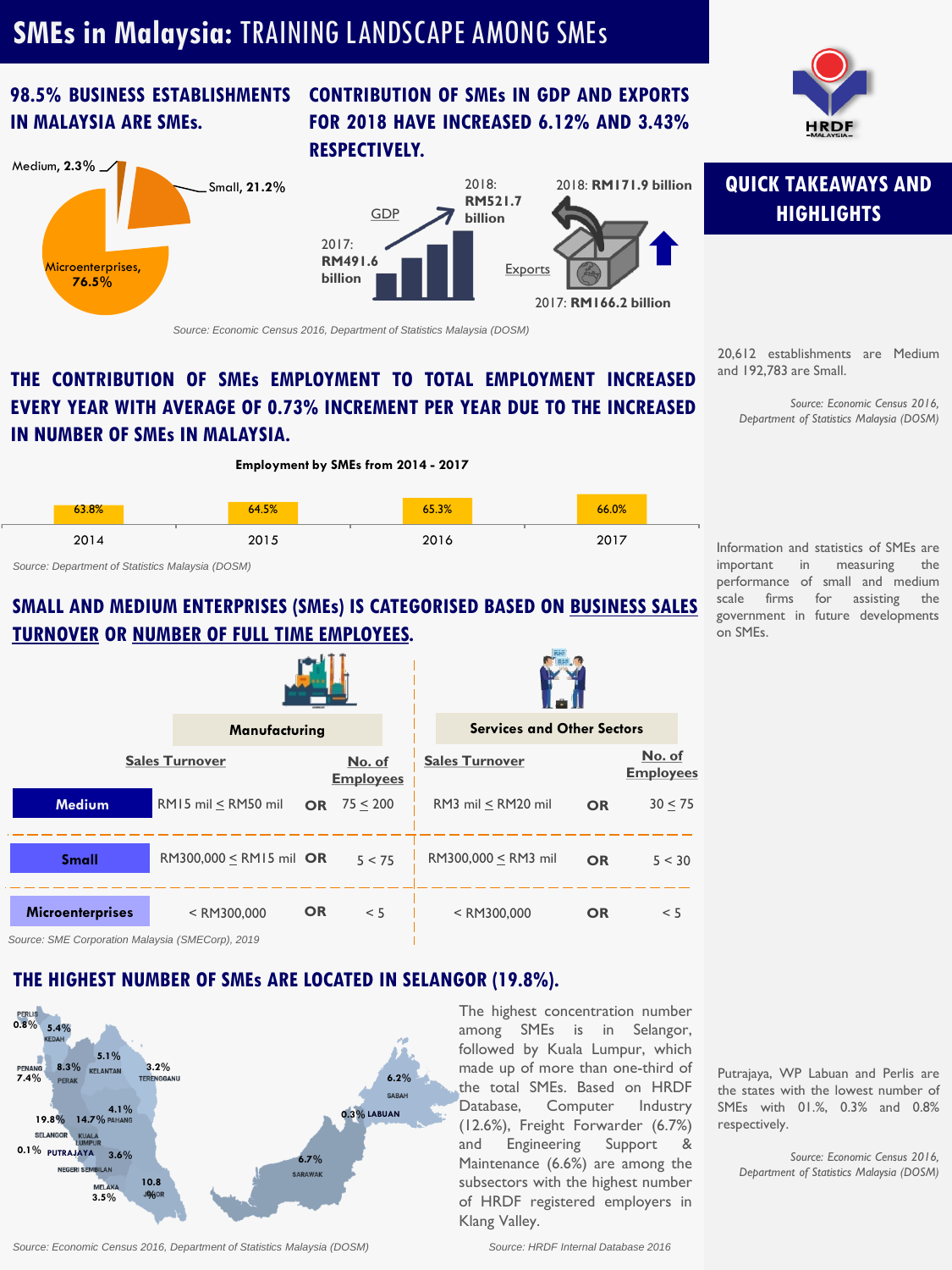# **SMEs in Malaysia:** TRAINING LANDSCAPE AMONG SMEs

#### **OUT OF 907,065 ESTABLISHMENTS IN MALAYSIA, THE HIGHEST NUMBER OF SMEs ARE FROM**

#### **SERVICES. 76.5% ARE MICROENTERPRISES.** 89.2% 5.3% 4.3% 1.1% 0.1% CONSTRUCTION **No. of SMEs No. of SMEs** 809,126 47,698 39,158 10,216 865 *Source: Statistics of HRDF in the Period of 2016*



*Source: Economic Census 2016, Department of Statistics Malaysia (DOSM)*

Majority of the SMEs were microenterprises, constitute of 76.5% at which mostly are business operators with less than five full-time employees and predominant across the Services sector. Further, based on the total establishments 907,065, not all were subsectors covered under PSMB Act 2001.

#### **SMEs REGISTERED UNDER HRDF INCREASED EVERY YEAR.**

Malaysia's SMEs GDP recorded a strong growth for 2017 at 7.2% as compared to 5.2% recorded in 2016 resulted in the growth of number of SMEs registered with HRDF for the past three (3) years:

Trend of HRDF Registered Employers and Employees under SME category in 2016 - 2018<br>No. of Employees

 $55.5\%$  44.2%

**MAJORITY OF SMEs WERE NOT REGISTERED UNDER HRDF IN 2016 AS**

6,276 7,885 47

MANUFACTURING

0.3%



*Source: Statistics of HRDF in the Period of 2016 – 2018*

#### **Top five (5) SMEs registered with HRDF according to Small and Medium category as at July 2019**

Food Manufacturing & Beverage Industries dominated the number of SMEs registered under HRDF under Manufacturing sector while Hotel industry has the highest number of registered employers in Medium category and Sale and Repair of Motor Vehicles under the Small category of Services sector.





## **QUICK TAKEAWAYS AND HIGHLIGHTS**

There are low in number of registered SMEs under HRDF compared to the number of establishments reported by DOSM which might due to the criteria of at least 5 local employees is not fulfilled.

The number of Small category of registered employers are higher than Medium with 48.23%.

*Source: Source: HRDF Internal Database 2019*

Sale and Repair of Motor Vehicles is among the subsector under Services with the high number of both Small and Medium employers.

*Source: Source: HRDF Internal Database 2019*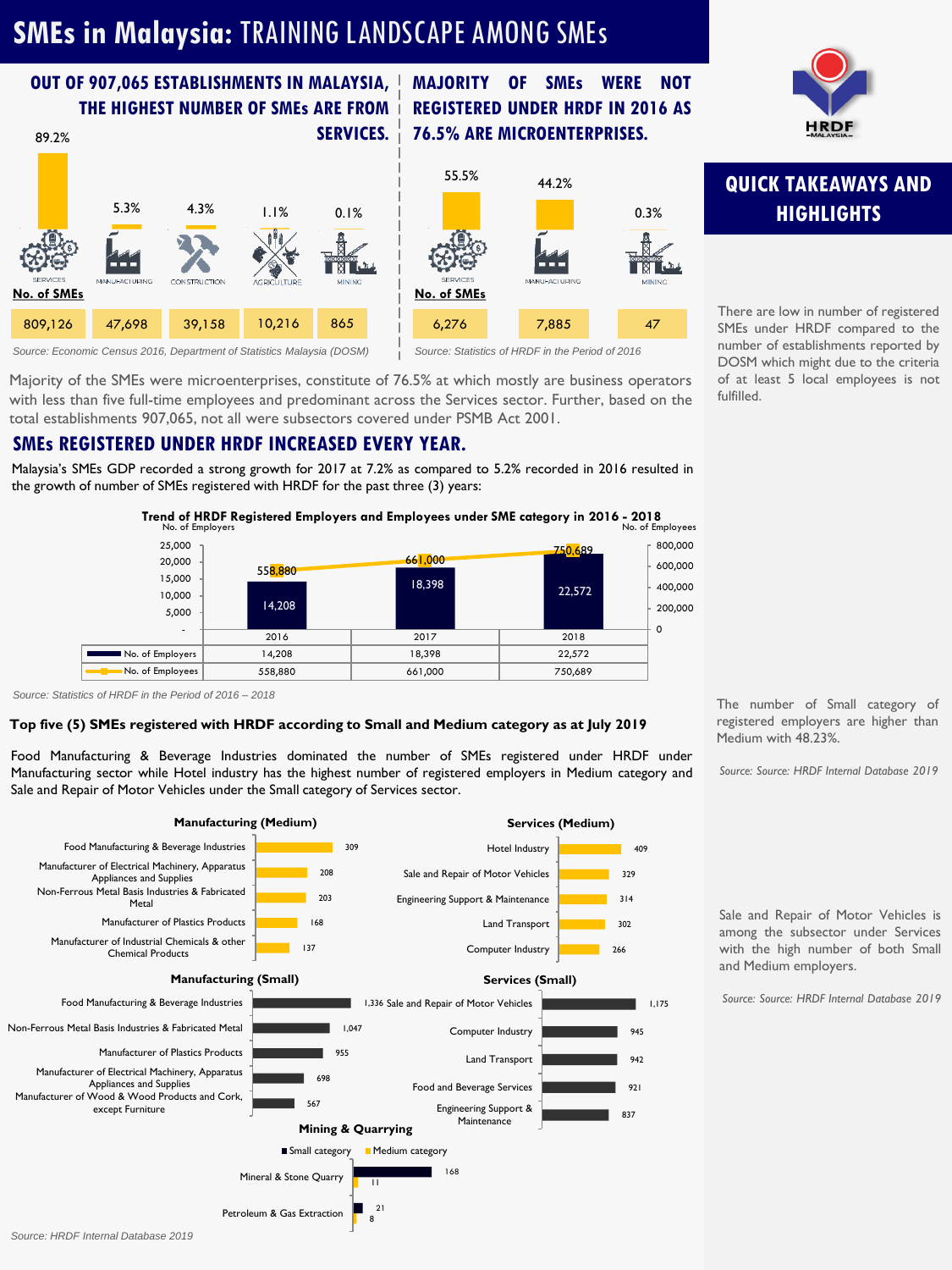# **SMEs in Malaysia:** TRAINING LANDSCAPE AMONG SMEs

#### **SHARE OF FINANCIAL ASSISTANCE APPROVED FOR SMEs INCREASED FOR THREE (3) CONSECUTIVE YEARS (2016 – 2018) COMPARED TO LARGE.**



It is assumed that training activities has reduced in numbers for Large employer category due to slower growth in Malaysia's economy caused by the cancellation of large infrastructure projects and dimmer trade and export prospects (World Bank, 2018).

**JOB BASED TYPE OF TRAINING COMPARED TO INDUSTRY BASED AND PERSONAL EFFECTIVENESS TRAINING.**



**TRAINING PARTICIPATION BY SMEs AT THE HIGHEST IN YEAR 2017. 199,003 387,876 376,857** 2016 2017 2018

#### **PRIVATE INSTITUTION OF HIGHER LEARNING IS THE MOST ACTIVE SMEs AMONG THE OTHER 63 SUBSECTORS.**

|                      | 2016                                                                       | 2017                                                                       | 2018                                   |
|----------------------|----------------------------------------------------------------------------|----------------------------------------------------------------------------|----------------------------------------|
|                      | Private Institution of Higher Learning                                     | Private Institution of Higher Learning                                     | Private Institution of Higher Learning |
| $\overline{2}$       | Manufacturer of Electrical Machinery,<br>Apparatus Appliances and Supplies | <b>Private Hospital</b>                                                    | <b>Private Hospital</b>                |
|                      | Private Hospital                                                           | Manufacturer of Electrical Machinery,<br>Apparatus Appliances and Supplies | Telecommunication                      |
| $\sim$ $\sim$ $\sim$ |                                                                            |                                                                            |                                        |

SMEs were increasingly active in training partly due to the various incentives given:

**WHAT'S NEXT FOR HRDF?** 2. SME Skills Upgrading Programme 753 SME employers **HRDF WAS ACTIVELY SUPPORTING SMEs IN 2017 VIA SPECIAL INITIATIVES. 353 1. SME Upskilling & Reskilling Programme 648 1,846 3. SME Minimum Wages Training Fund Programme 4. MyFuture 1,000** SME employers completed **523** SME employers given structured training and development programmes **846**  SME employees **5. e-learning Harvard Manage Mentor (HMM)** Strategic Functional Ad-hoc **INITIATIVES FOR SMEs in 2018.** SME employers **158** SME development programmes **RM14.3 billion 28** innovation and technology-related programmes **RM217.33 million 37,429** SME benefitted *Source: SME Corporation Malaysia (SMECorp), 2018*

**Product Services team** is recommended to promote more training and HRDF ready initiatives in future as SMEs are the backbone in supporting the overall economy.



## **QUICK TAKEAWAYS AND HIGHLIGHTS**

The training places in 2017 is higher than 2018 while the financial is increased from 2017 to 2018 due to the in-house training were conducted more in 2017 compared to 2018 with 1.37%.

*Source: Source: HRDF Internal Database 2019*

The activeness of the subsector is measured based on the number of training participation and the number of employees covered under HRDF.